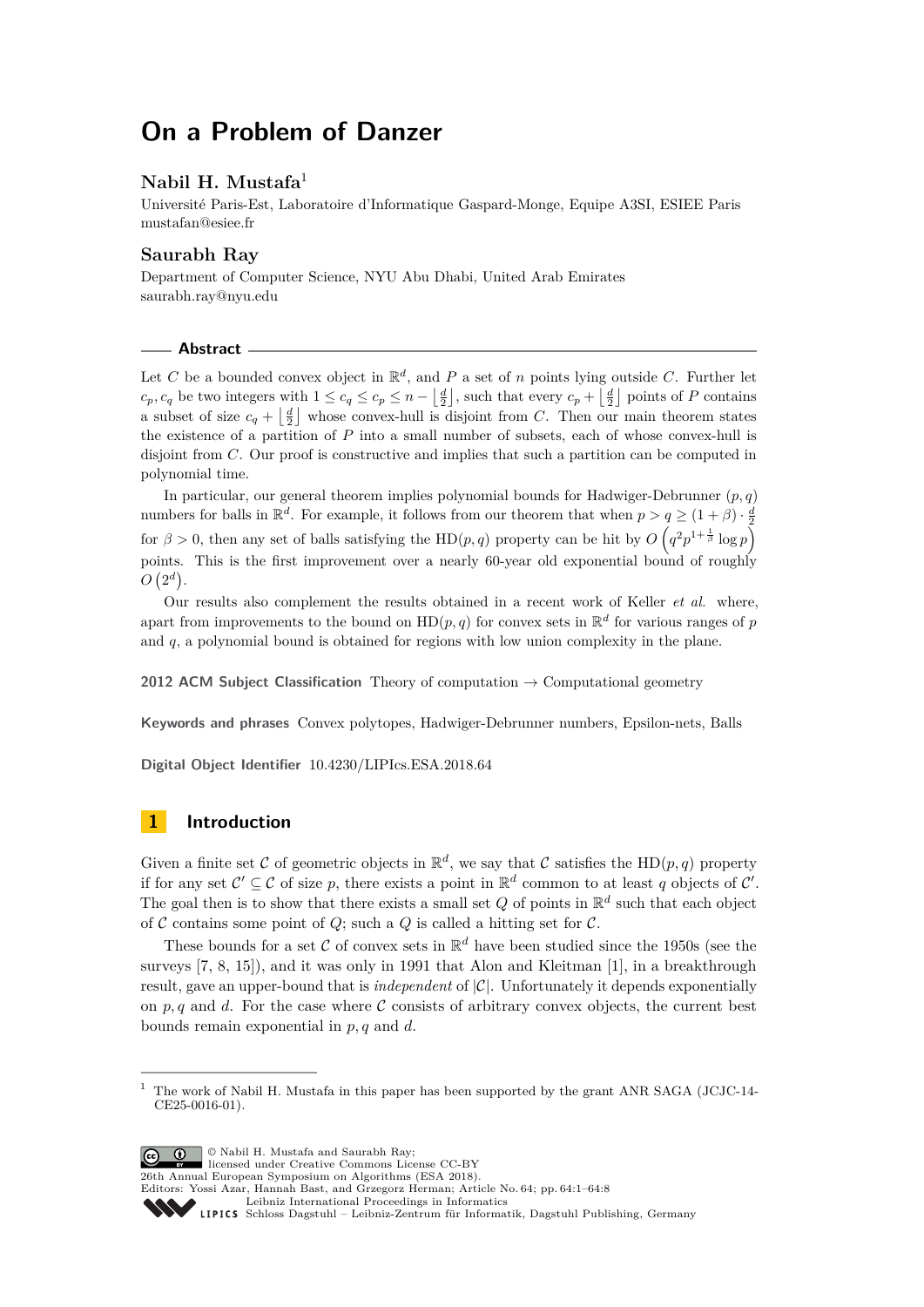<span id="page-1-0"></span>**Findmark Theorem A** ([\[1,](#page-7-3) [9\]](#page-7-5)). Let C be a finite set of convex objects in  $\mathbb{R}^d$  satisfying the HD(p, q) *property, where p, q* are two integers with  $p \ge q \ge d+1$ . Then there exists a hitting set for C *of size*

$$
\begin{cases} O\left(p^{d\frac{q-1}{q-d}}\cdot \log^{c'd^3\log d}p\right), \\ (p-q)+O\left(\left(\frac{p}{q}\right)^d\log^{c'd^3\log d}\left(\frac{p}{q}\right)\right), & \text{for } q\geq \log p \\ p-q+2, & \text{for } q\geq p^{1-\frac{1}{d}+\epsilon}, p\geq p(d,\epsilon). \end{cases}
$$

*where c*' *is an absolute constant independent of*  $|C|, p, q$  *and d, and*  $p(d, \epsilon)$  *is a function depending only on d and*  $\epsilon$ .

Consider the basic case where C is a set of balls in  $\mathbb{R}^d$  satisfying the HD $(p, q)$  property. Theorem [A](#page-1-0) implies – ignoring logarithmic factors and for general values of  $p$  and  $q$  – the existence of a hitting set of size no better than  $O(p^d)$ . Furthermore, it requires  $q \geq d+1$ a necessary condition for arbitrary convex objects<sup>[2](#page-1-1)</sup> but not for balls.

Almost 60 years ago, Danzer [\[4,](#page-7-6) [5\]](#page-7-7) considered the  $HD(p, q)$  problem for balls. The best bound that we are aware of, derived from the survey of Eckhoff [\[7\]](#page-7-0) by combining inequalities (4.2), (4.4) and (4.5), is stated below. It is better than the one from Theorem [A](#page-1-0) quantitatively, but also in that it gives a bound requiring only that  $q \geq 2$ . Further, for a very specific case – namely when  $p = q$  and  $(d - q)$  is  $O(\log d)$  – it succeeds in giving polynomial bounds.

<span id="page-1-2"></span>**Findmark Theorem B** ([\[7\]](#page-7-0)). Let B be a finite set of balls in  $\mathbb{R}^d$ . If B satisfies the HD(p, q) property *for some*  $d \geq p \geq q \geq 2$ *, then there exists a hitting set for*  $\beta$  *of size at most* 

$$
\sqrt{\frac{3\pi}{2}} \cdot 2^{d-q} \cdot \left( (p-q) \cdot 2^q \cdot d^{\frac{3}{2}} \cdot g(d) + 4(d-q+2)^{\frac{3}{2}} \cdot g(d-q+2) \right)
$$

*where*  $g(x) = \log x + \log \log x + 1$ *. Ignoring logarithmic terms, the above bound is of the*  $form \Theta\left((p-q)\cdot 2^d\cdot d^{\frac{3}{2}}+2^{d-q}\cdot (d-q)^{\frac{3}{2}}\right)$ . If  $p\neq q$  the first term dominates, otherwise the *second term dominates.*

Turning towards the lower-bound for the case where  $\mathcal C$  is a set of unit balls in  $\mathbb R^d$ , Bourgain and Lindenstrauss [\[2\]](#page-7-8) proved a lower-bound of  $1.0645^d$  when  $p = q = 2$  in  $\mathbb{R}^d$ , i.e., one needs at least  $1.0645^d$  points to hit all pairwise intersecting unit balls in  $\mathbb{R}^d$ .

### **Our Result**

We consider a more general set up for the  $HD(p, q)$  problem, as follows.

Let *C* be a convex object in  $\mathbb{R}^d$ , and *P* a set of *n* points lying outside *C*. For each  $p \in P$ , let  $H_p$  be the set of hyperplanes separating p from C. Let  $C_p$  be the set of points in  $\mathbb{R}^d$  *dual* to the hyperplanes in  $H_p$  (see [\[12,](#page-7-9) Chapter 5.1]), and let  $S = \{C_p : p \in P\}.$ 

Our goal is to study the  $HD(p, q)$  property for  $S$  – namely, that out of every p objects of S, there exists a point in  $\mathbb{R}^d$  common to at least q of them. This is equivalent to the property of *C* and *P* that out of every *p*-sized set  $P' \subseteq P$ , there exists a hyperplane separating *C* from a *q*-sized subset  $P'' \subset P'$  – or equivalently, conv $(P'')$  is disjoint from *C*.

Our main theorem is the following. For a simpler expression, let  $c_q$ ,  $c_p$  be two positive integers such that  $p = c_p + \left\lfloor \frac{d}{2} \right\rfloor$  and  $q = c_q + \left\lfloor \frac{d}{2} \right\rfloor$ .

<span id="page-1-1"></span><sup>&</sup>lt;sup>2</sup> There are easy examples, e.g. when the convex objects are hyperplanes in  $\mathbb{R}^d$ .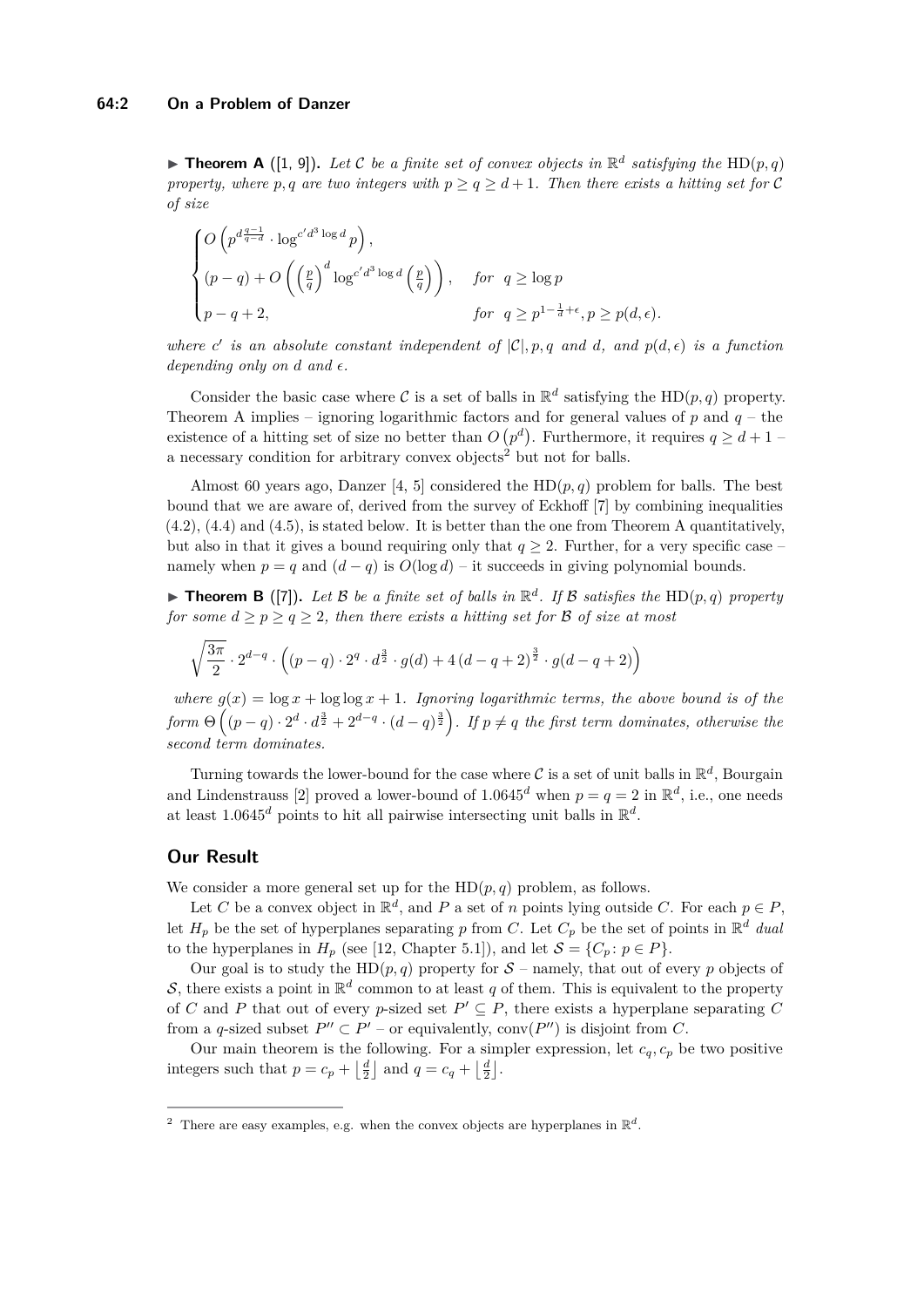#### **N. H. Mustafa and S.Ray 64:3**

<span id="page-2-0"></span> $\blacktriangleright$  **Theorem 1.** Let C be a bounded convex object in  $\mathbb{R}^d$  and P a set of *n* points lying outside *C. Further let*  $c_p, c_q$  *be two integers, with*  $1 \leq c_q \leq c_p \leq n - \left\lfloor \frac{d}{2} \right\rfloor$ *, such that for every*  $c_p + \left\lfloor \frac{d}{2} \right\rfloor$ points of *P*, there exists a subset of size  $c_q + \lfloor \frac{d}{2} \rfloor$  whose convex-hull is disjoint from *C*. Then *the points of P can be partitioned into*

$$
\lambda_d(c_p, c_q) = K_2 \frac{d}{c_q} \cdot \left(\sqrt{2}K_1\right)^{\frac{d}{c_q}} \cdot \left(\lfloor d/2 \rfloor + c_q\right)^2 \cdot \left(\lfloor d/2 \rfloor + c_p\right)^{1 + \frac{\lfloor d/2 \rfloor - 1}{c_q}} \cdot \log\left(\lfloor d/2 \rfloor + c_p\right)
$$

*sets, each of whose convex-hull is disjoint from C. Here K*1*, K*<sup>2</sup> *are absolute constants independent of*  $n, d, c_p$  *and*  $c_q$ *. Furthermore, such a partition can be computed in polynomial time.*

The proof, presented in Section [2,](#page-3-0) is a combination of three ingredients: the Alon-Kleitman technique [\[1\]](#page-7-3), bounds on independent sets in hypergraphs [\[9\]](#page-7-5) and bounds on  $(< k$ )-sets for half-spaces [\[3\]](#page-7-10). It is an extension of the proof in [\[14\]](#page-7-11) which studied Carathéodory's theorem in this setting.

► Remark. The restriction that  $q \geq \lfloor \frac{d}{2} \rfloor + 1$  is necessary – as can be seen when *P* form the vertices of a cyclic polytope in  $\mathbb{R}^d$  and *C* is a slightly shrunk copy of conv $(P)$ .

**► Remark.** Note that when  $c_q \geq \beta \cdot \frac{d}{2}$  for any absolute constant  $\beta > 0$ , the above bound is *polynomial* in the dimension  $d$  – it is upper-bounded by  $O(q^2p^{1+\frac{1}{\beta}}\log p)$ .

**F** Remark. It was shown in [\[13\]](#page-7-12) that  $C_p$  is a convex object in  $\mathbb{R}^d$  and thus the bounds of Theorem [A](#page-1-0) apply. As before, Theorem [1](#page-2-0) substantially improves upon this, as the bounds following from Theorem [A](#page-1-0) are exponential in *d* and furthermore, require  $q \geq d+1$ .

As an immediate corollary of Theorem [1,](#page-2-0) we obtain the first improvements to the old bound on the  $(p, q)$  problem for balls in  $\mathbb{R}^d$ . The bound in Theorem [B](#page-1-2) is exponential in  $d$ except in special cases where  $p = q$  *and*  $(d - q)$  is<sup>[3](#page-2-1)</sup>  $O(\log d)$ . On the other hand, our result gives polynomial bounds as long as  $q \geq \beta d$  for any constant  $\beta > \frac{1}{2}$ .

 $\triangleright$  **Corollary 2** (Hadwiger-Debrunner  $(p, q)$  bound for balls in  $\mathbb{R}^d$ ). Let B be collection of balls *in*  $\mathbb{R}^d$  such that for every subset of  $c_p + \lfloor \frac{d+1}{2} \rfloor$  balls in B, some  $c_q + \lfloor \frac{d+1}{2} \rfloor$  have a common *intersection, where*  $c_p$  *and*  $c_q$  *are integers such that*  $1 \leq c_q \leq c_p \leq n - \left\lfloor \frac{d+1}{2} \right\rfloor$ *. Then there exists a set X of*  $\lambda_{d+1}(c_p, c_q)$  *points that form a hitting set for the balls in*  $\mathcal{B}$ *. Here*  $\lambda_{d+1}(\cdot, \cdot)$ *is the function defined in the statement of Theorem [1.](#page-2-0)*

**Proof.** Observe that one can stereographically 'lift' balls in  $\mathbb{R}^d$  to caps of a sphere *S* in  $\mathbb{R}^{d+1}$ , where a cap of a sphere is a portion of the sphere contained in a half-space that doesn't contain the center of the sphere. Thus we will prove a slightly more general result where  $\beta$ consists of caps of a *d*-dimensional sphere *S* embedded in  $\mathbb{R}^{d+1}$ .

For a point  $x \in S$ , let  $h_x$  denote the hyperplane tangent to *S* at *x*. For any point *y* lying outside *S*, define the *separating set of y* to be

 $S_y = \{z \in S : h_z \text{ separates } y \text{ and } S\}.$ 

Geometrically, *S<sup>y</sup>* is the set of points of *S* 'visible' from *y*, and form a cap of *S*. Furthermore, for any cap *K* of *S*, there is a unique point *w* such that  $K = S_w$ . We denote this point *w* by  $apex(K).$ 

<span id="page-2-1"></span><sup>&</sup>lt;sup>3</sup> Recall that Theorem [B](#page-1-2) assumes  $q \leq p \leq d$ .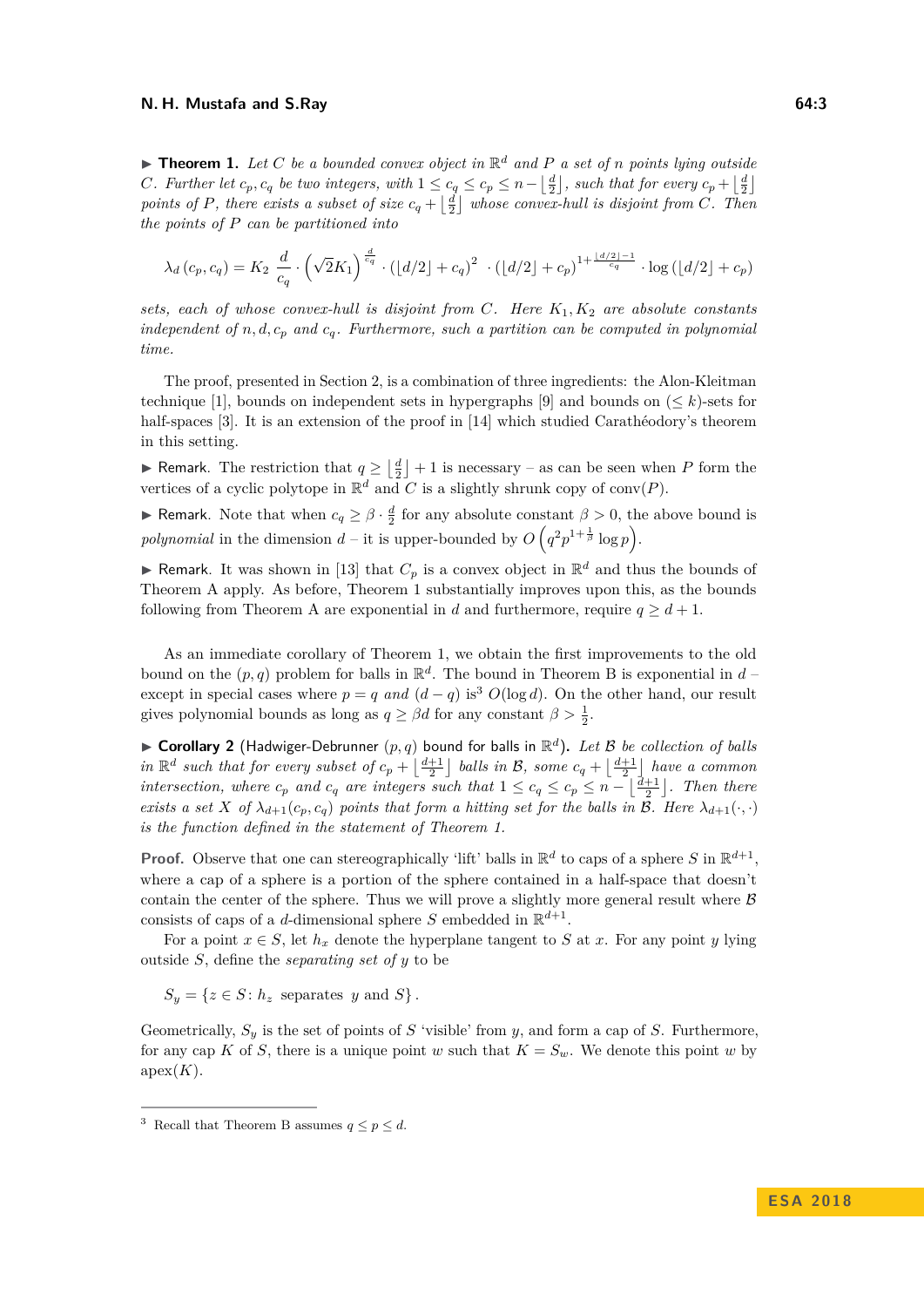Given the set of caps  $\beta$  on  $S$ , consider the point set

 $apex(\mathcal{B}) = \{apex(B): B \in \mathcal{B}\}.$ 

Observe that for a point  $x \in S$  and a cap  $B \in \mathcal{B}$ ,  $x \in B$  if and only if  $x \in S_{\text{apex}(B)}$ . As  $\mathcal{B}$ satisfies the  $(p, q)$  property – namely that for every *p*-sized subset  $\mathcal{B}'$  of  $\mathcal{B}$ , there exists a point  $x \in S$  lying in some q elements of  $\mathcal{B}'$  – we have that for every p-sized subset A' of apex( $\mathcal{B}$ ), there exists a point  $x \in S$  lying in the separating set of some q points of A'. In other words, *h<sup>x</sup>* separates these *q* points from *S*.

Applying Theorem [1](#page-2-0) with  $C = S$  and  $P = \text{apex}(\mathcal{B})$  in dimension  $d + 1$ , we conclude that *P* can be partitioned into a family  $\Xi$  of  $\lambda_{d+1}(c_p, c_q)$  sets, each of whose convex hull is disjoint from *S*. Consider a set  $P' \in \Xi$ . Since the convex hull of  $P'$  is disjoint from *S*, we can find a hyperplane  $h_x$  tangent to *S* at *x* such that  $h_x$  separates *P*<sup> $\prime$ </sup> from *S*. This implies that all the caps in B corresponding to the points in  $P'$  contain the point x. Thus for each set of  $\Xi$ we obtain a point which is contained in all the caps corresponding to the points in that set. These  $|X| = \lambda_{d+1}(c_p, c_q)$  points form the required set X.

Our results complement the recent results of Keller, Smorodinsky and Tardos [\[9,](#page-7-5) [10\]](#page-7-13) who obtain polynomial bounds for regions of low union complexity in the plane.

# <span id="page-3-0"></span>**2 Proof of Theorem [1](#page-2-0)**

Given a set P of points in  $\mathbb{R}^d$  and an integer  $k \geq 1$ , a set  $P' \subseteq P$  is called a k-set of P if  $|P'| = k$  and if there exists a half-space *h* in  $\mathbb{R}^d$  such that  $P' = P \cap h$ . A set  $P' \subseteq P$  is called a  $(\leq k)$ -set if P' is a *l*-set for some  $l \leq k$ . The next well-known theorem gives an upper-bound on the number of  $(\leq k)$ -sets in a point set (see [\[17\]](#page-7-14)).

▶ **Theorem 3** (Clarkson-Shor [\[3\]](#page-7-10)). For any integer  $k \geq \lfloor \frac{d}{2} \rfloor + 1$ , the number of (≤ k)-sets of *any set of n points in* R *d is at most*

<span id="page-3-1"></span>
$$
\kappa_d(n,k) = 2\left(\frac{K_1}{\lceil d/2 \rceil}\right)^{\lceil d/2 \rceil} \binom{n}{\lfloor d/2 \rfloor} (k + \lceil d/2 \rceil)^{\lceil d/2 \rceil} \leq \kappa'_d(k) \cdot n^{\lfloor d/2 \rfloor}, \tag{1}
$$

 $\mathcal{L}$  where  $\kappa_d'(k) = 2K_1^d \lfloor d/2 \rfloor^{-\lfloor d/2 \rfloor} \left(1 + \frac{k}{\lceil d/2 \rceil} \right)^{\lceil d/2 \rceil}$  and  $K_1 \geq e$  is an absolute constant inde*pendent of n, d and k.*

<span id="page-3-2"></span>**▶ Definition 4** (Depth). Given a set *P* of *n* points in  $\mathbb{R}^d$  and any set  $Q \subseteq P$ , define the *depth* of *Q* with respect to *P*, denoted depth<sub>*P*</sub>(*Q*), to be the minimum number of points of *P* contained in any half-space containing *Q*.

For two parameters  $l \geq k \geq 2$ , let  $\tau_d(n, k, l)$  denote the maximum number of subsets of size *k* and depth at most *l* with respect to *P* in any set *P* of *n* points in  $\mathbb{R}^d$ :

$$
\tau_d(n, k, l) = \max_{\substack{P \subseteq \mathbb{R}^d \\ |P| = n}} |\{Q \subseteq P : |Q| = k \text{ and } \operatorname{depth}_P(Q) \le l\}|.
$$

The following statement is easily implied by an application of the Clarkson-Shor technique [\[3\]](#page-7-10) (e.g., see [\[16\]](#page-7-15)).

<span id="page-3-3"></span>▶ **Theorem 5.** *For parameters*  $l \ge k \ge \left\lfloor \frac{d}{2} \right\rfloor + 1$ *,* 

$$
\tau_d(n,k,l) \le e \cdot \kappa_d(n,k) \cdot l^{k-\lfloor d/2 \rfloor},
$$

*where the function*  $\kappa(\cdot, \cdot)$  *is as defined in Equation [\(1\)](#page-3-1).*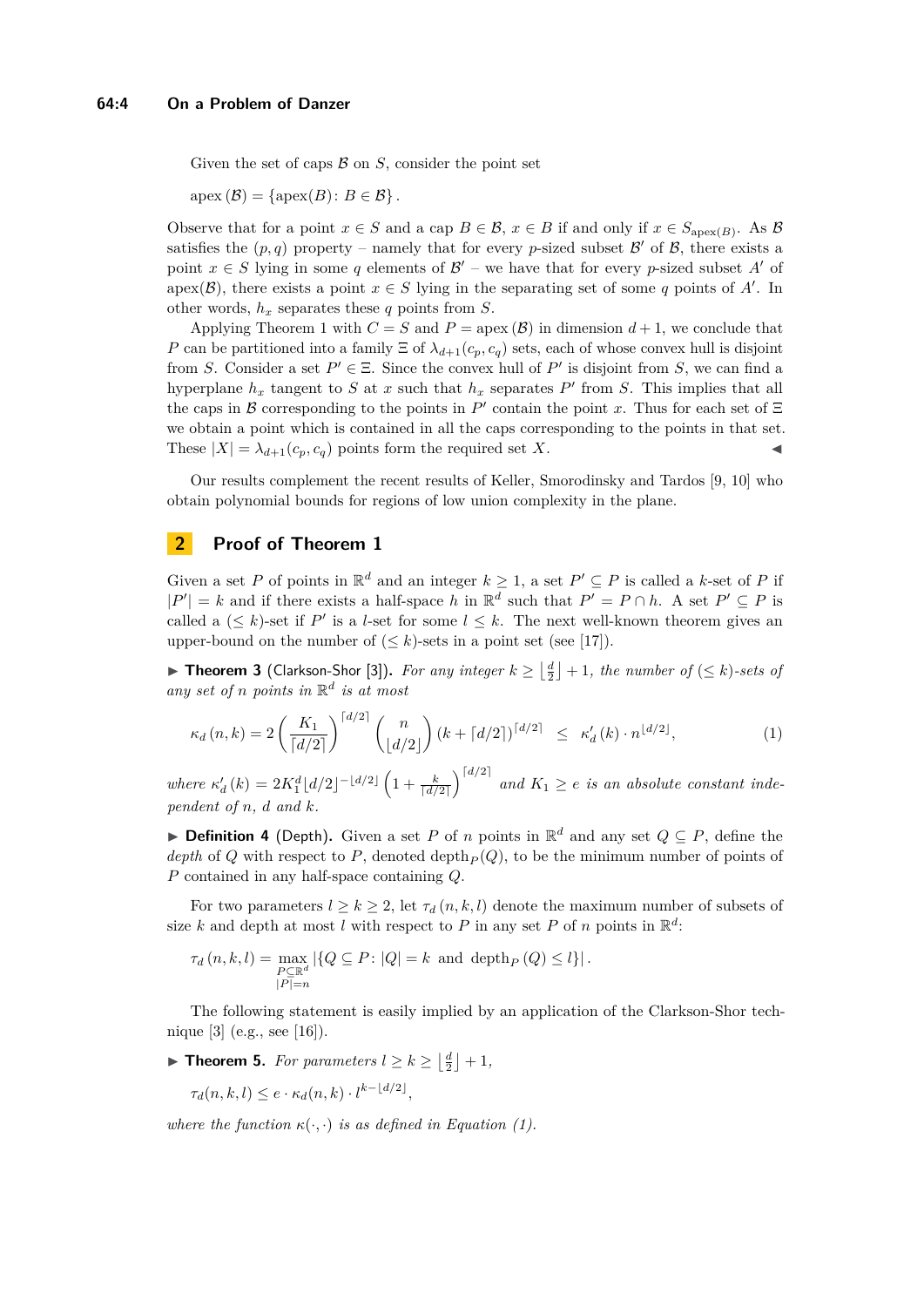#### **N. H. Mustafa and S.Ray 64:5**

**Proof.** Let *P* be any set of *n* points in  $\mathbb{R}^d$ . Let *t* be the number of sets of *P* of size *k* and depth at most *l*. Pick each element of *P* independently with probability  $\rho = \frac{1}{l}$  to get a random sample *R*. The expected number of *k*-sets in *R* satisfies

 $\frac{d}{2}$ 

$$
\rho^k \cdot (1 - \rho)^{l-k} \cdot t \le \mathbb{E} \left[ \text{ number of } k \text{-sets in } R \right]
$$
  
\n
$$
\le 2 \left( \frac{K_1}{\lceil d/2 \rceil} \right)^{\lceil \frac{d}{2} \rceil} \mathbb{E} \left[ \left( \left| \frac{R}{\frac{d}{2}} \right| \right) \right] \left( k + \left| \frac{d}{2} \right| \right)^{\lceil \frac{d}{2} \rceil}
$$
  
\n
$$
= 2 \left( \frac{K_1}{\lceil d/2 \rceil} \right)^{\lceil \frac{d}{2} \rceil} \left( \frac{n}{\lfloor \frac{d}{2} \rfloor} \right) \rho^{\lfloor \frac{d}{2} \rfloor} \left( k + \left| \frac{d}{2} \right| \right)^{\lceil \frac{d}{2} \rceil}
$$
  
\n
$$
= \kappa_d(n, k) \cdot \rho^{\lfloor \frac{d}{2} \rfloor}
$$
  
\n
$$
\implies t \le \frac{\kappa_d(n, k) \cdot \rho^{\lfloor \frac{d}{2} \rfloor}}{\rho^k \cdot (1 - \rho)^{l-k}} \le e \cdot \kappa_d(n, k) \cdot l^{k - \lfloor d/2 \rfloor},
$$

as  $(1 - \frac{1}{l})^{-(l-k)}$  ≤ *e* for any *l* ≥ *k* ≥ 2.

<span id="page-4-0"></span> $\blacktriangleright$  **Lemma 6.** Let C be a bounded convex object in  $\mathbb{R}^d$ , and P a set of *n* points lying outside *C.* Let  $p \ge q \ge \lfloor \frac{d}{2} \rfloor + 1$  be parameters such that for every subset  $Q \subseteq P$  of size  $p$ *, there exists a* set  $Q' \subset Q$  of size q such that  $Q'$  can be separated from C by a hyperplane. Then there *exists a hyperplane separating at least*

$$
\left(2\,q\,p^{q-1}\cdot e\,\kappa'_d(q)\right)^{\frac{1}{\lfloor d/2\rfloor - q}}
$$

*fraction of the points of P from C.*

**Proof.** From [\[6,](#page-7-16) [9\]](#page-7-5), it follows that the number of distinct *q*-tuples of *P* that can be separated from *C* by a hyperplane is, assuming that  $n \geq 2p$ , at least

$$
\frac{n-p+1}{n-q+1} \frac{\binom{n}{q}}{\binom{p-1}{q-1}} \ge \frac{n^q}{2q \, p^{q-1}}.
$$

Let *l* be the maximum depth (Definition [4\)](#page-3-2) of any of these separable *q*-tuples. The number of such tuples is therefore at most  $\tau_d(n, q, l)$ . Thus by Theorem [5](#page-3-3) we must have

$$
\frac{n^{q}}{2q p^{q-1}} \leq \tau_d(n,q,l) \leq e \,\kappa_d(n,q) \; l^{q-\lfloor d/2 \rfloor}.
$$

Re-arranging the terms and from inequality [\(1\)](#page-3-1), we get

$$
l \geq \left(\frac{n^{q}}{2qp^{q-1} \cdot e \kappa_d(n,q)}\right)^{\frac{1}{q-\lfloor d/2 \rfloor}} \geq \left(\frac{n^{q}}{2qp^{q-1} \cdot e \kappa_d'(q) n^{\lfloor \frac{d}{2} \rfloor}}\right)^{\frac{1}{q-\lfloor d/2 \rfloor}}
$$
  
=  $n \cdot \left(2qp^{q-1} \cdot e \kappa_d'(q) \frac{1}{\lfloor d/2 \rfloor - q} \right).$ 

Thus one of the separable *q*-tuples, say  $P' \subseteq P$ , must have depth at least *l*; in other words, the hyperplane separating  $P'$  from  $C$  must contain at least  $l$  points of  $P$ . This is the required hyperplane.

We now prove a weighted version of the above statement.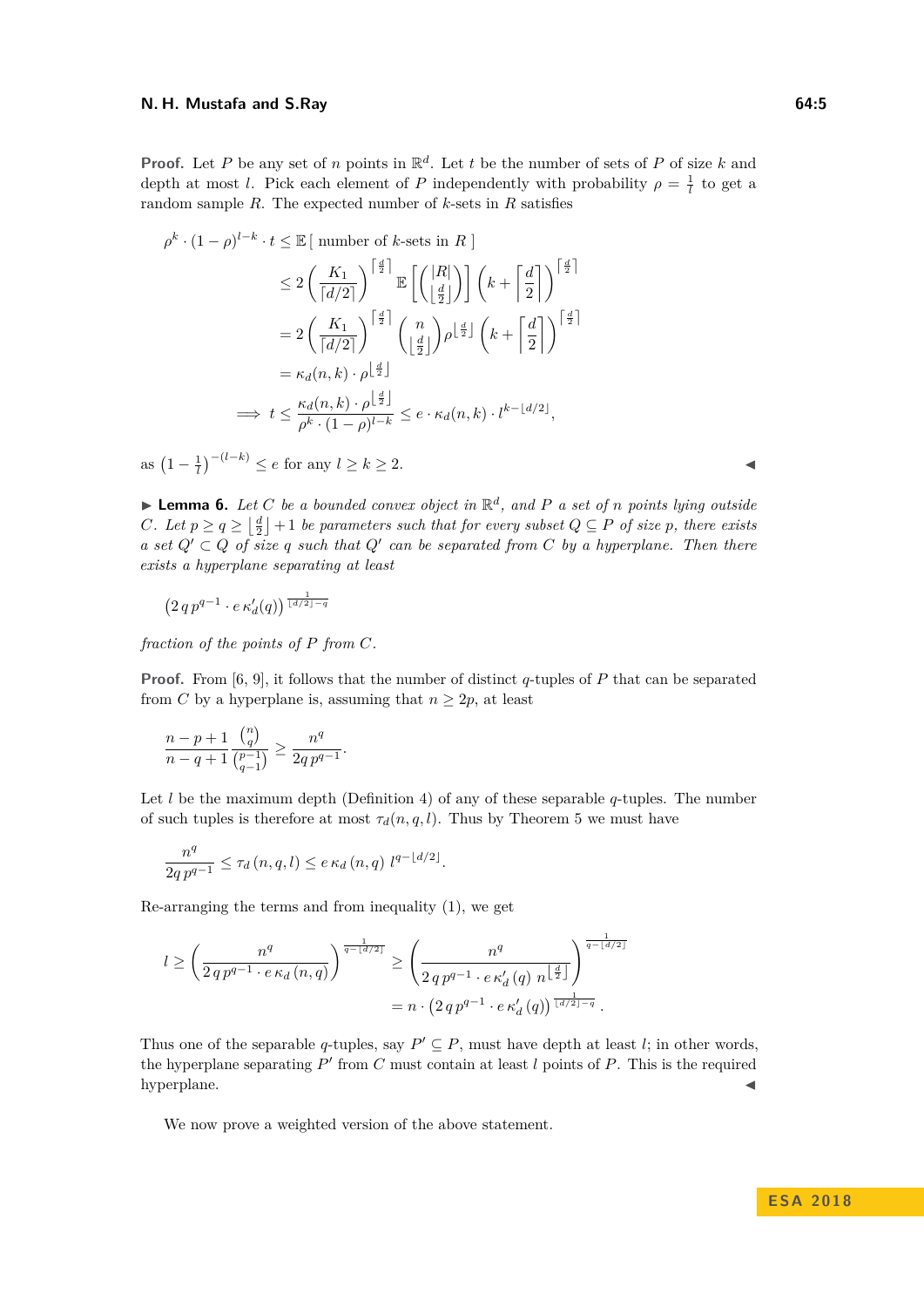<span id="page-5-0"></span> $\triangleright$  **Corollary 7.** Let C be a bounded convex object in  $\mathbb{R}^d$ , and P a weighted set of *n* points *lying outside*  $C$ *, where the weight of each point*  $p \in P$  *is a non-negative rational number. Let*  $p \geq q \geq \left\lfloor \frac{d}{2} \right\rfloor + 1$  *be parameters such that for every subset*  $Q \subseteq P$  *of size*  $p$ *, there exists a set*  $Q' \subset Q$  *of size q such that*  $Q'$  *can be separated from*  $C$  *by a hyperplane. Then there exists a hyperplane separating a set of points whose weight is at least*

 $\alpha_d(p,q) = \left(2e \kappa_d'(q) q^q p^{q-1}\right)^{\frac{1}{\lfloor d/2 \rfloor - q}}$ 

*fraction of the total weight of the points in P.*

**Proof.** By appropriately scaling all the rational weights, we may assume that each weight is a non-negative integer and we replace a point with weight *m* by *m* unweighted copies of the point. Let  $P'$  be the new set of points. Observe that any set  $S$  of  $pq$  points in  $P'$  either contains  $q$  copies of some point in  $P$  or it contains  $p$  distinct points from  $P$ . In either case, there is hyperplane separating *q* points of *S* from *C*. Thus, we can apply Lemma [6](#page-4-0) to the point set  $P'$  with the parameter  $p$  in the lemma replaced by  $pq$ . The result follows.

Finally we return to the proof of the main theorem.

**Fineorem 1.** Let C be a bounded convex object in  $\mathbb{R}^d$  and P a set of *n* points lying outside *C. Further let*  $c_p, c_q$  *be two integers, with*  $1 \leq c_q \leq c_p \leq n - \left\lfloor \frac{d}{2} \right\rfloor$ *, such that for every*  $c_p + \left\lfloor \frac{d}{2} \right\rfloor$ *points of P, there exists a subset of size*  $c_q + \lfloor \frac{d}{2} \rfloor$  whose convex-hull is disjoint from C. Then *the points of P can be partitioned into*

$$
\lambda_d(c_p, c_q) = K_2 \frac{d}{c_q} \cdot \left(\sqrt{2}K_1\right)^{\frac{d}{c_q}} \cdot \left(\lfloor d/2 \rfloor + c_q\right)^2 \cdot \left(\lfloor d/2 \rfloor + c_p\right)^{1 + \frac{\lfloor d/2 \rfloor - 1}{c_q}} \cdot \log\left(\lfloor d/2 \rfloor + c_p\right)
$$

*sets, each of whose convex-hull is disjoint from C. Here K*1*, K*<sup>2</sup> *are absolute constants independent of n, d, c<sup>p</sup> and cq. Furthermore, such a partition can be computed in polynomial time.*

**Proof.** Let  $p = c_p + \lfloor d/2 \rfloor$  and  $q = c_q + \lfloor d/2 \rfloor$ . Let H be the set of all hyperplanes separating a distinct subset of points of *P* from *C*. As the number of subsets of *P* is finite, one can assume that H is also finite. Consider the following linear program on  $|\mathcal{H}|$  variables  $\{u_h \geq 0: h \in \mathcal{H}\}\$ :

<span id="page-5-2"></span>
$$
\min \sum_{h \in \mathcal{H}} u_h, \quad \text{such that} \quad \forall r \in P: \sum_{\substack{h \in \mathcal{H} \\ h \text{ separates } r \text{ from } C}} u_h \ge 1. \tag{2}
$$

The LP-dual to the above program, on |*P*| variables  $\{w_r \geq 0 : r \in P\}$ , is:

<span id="page-5-1"></span>
$$
\max \sum_{p \in P} w_p, \quad \text{such that} \quad \forall h \in \mathcal{H}: \sum_{\substack{r \in P \\ h \text{ separates } r \text{ from } C}} w_r \le 1. \tag{3}
$$

Consider an optimal solution  $w^*$  of the dual linear program and interpret  $w_r^*$  as the weight of each  $r \in P$ . Since the weights are rational, by Corollary [7,](#page-5-0) there exists a hyperplane  $h \in \mathcal{H}$  separating a subset of *P* of combined weight at least  $\epsilon = \alpha_d(p, q)$  fraction of the total weight of all the points. Since the total weight of the points in any half-space is constrained to be at most 1 by the linear program, the total weight of all the points of *P* must be at most  $\frac{1}{\epsilon}$ . In other words, the optimal value of linear program [\(3\)](#page-5-1) is at most  $\frac{1}{\epsilon}$ . Since the optimal values of both linear programs are equal due to strong duality, the optimal value of linear program [\(2\)](#page-5-2) is also at most  $\frac{1}{\epsilon}$ .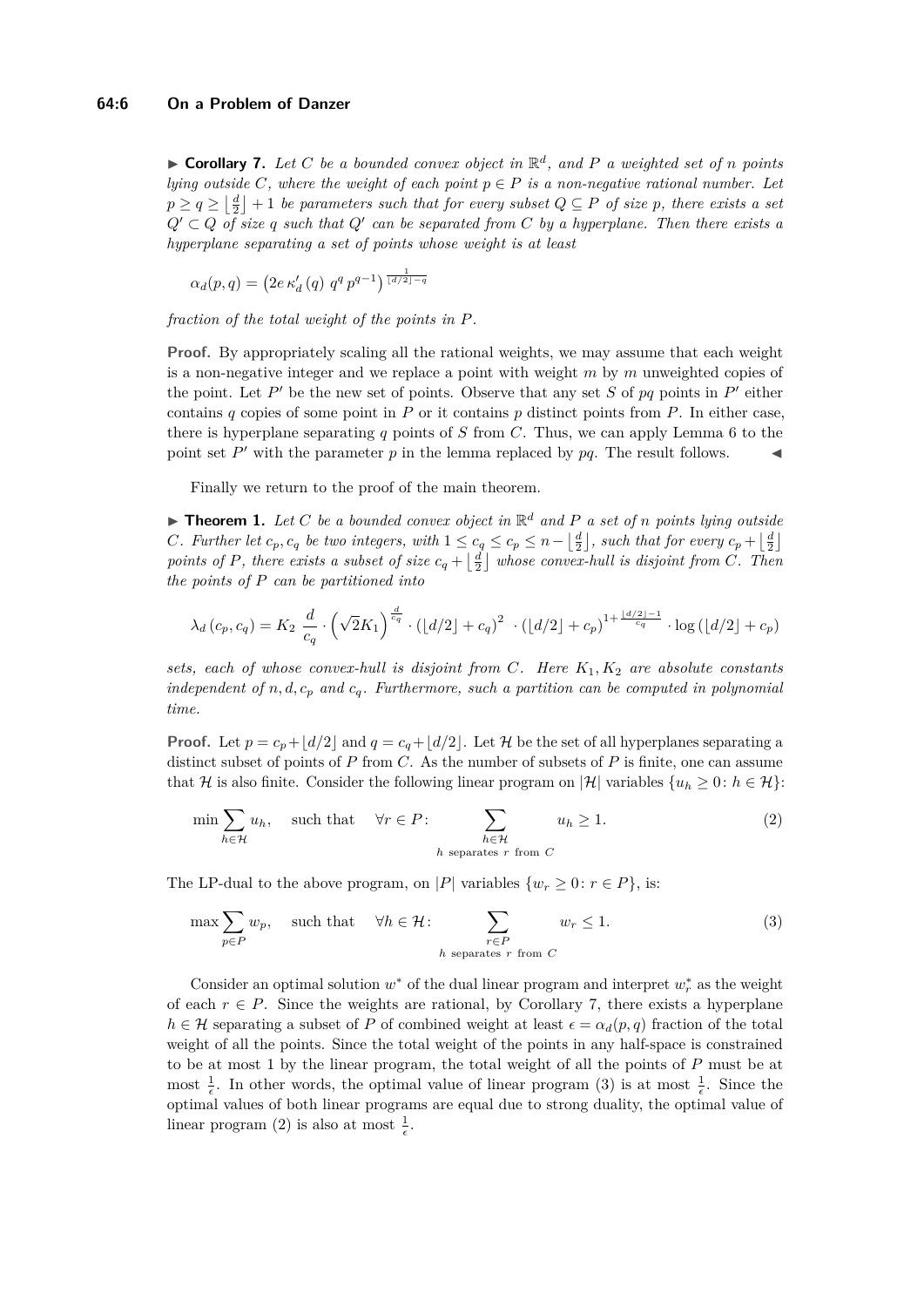#### **N. H. Mustafa and S.Ray 64:7**

Let  $u^*$  be the optimal solution of linear program [\(2\)](#page-5-2). If we interpret  $u_h$  as the weight of the hyperplane *h*, the constraints of the program imply that each point is separated by a set of hyperplanes in  $H$  whose combined weight is at least 1 out of a total weight of at most  $\frac{1}{\epsilon}$  – in other words, at least  $\epsilon$ -th fraction of the total weight of H. By associating with each hyperplane the half-space bounded by it and not containing  $C$ , and using the  $\epsilon$ -net theorem for half-spaces in  $\mathbb{R}^d$  (see [\[11\]](#page-7-17)), there exists a set of  $O\left(\frac{d}{\epsilon} \log \frac{1}{\epsilon}\right)$  hyperplanes which together separate all points of *P* from *C*. Recalling that

$$
\frac{1}{\epsilon} = \frac{1}{\alpha_d(p,q)} = \left(2e \,\kappa'_d(q) \, q^q \, p^{q-1}\right)^{\frac{1}{q-\lfloor d/2 \rfloor}} = \left(2e \,\kappa'_d(q) \, q^q \, p^{q-1}\right)^{\frac{1}{c_q}}.
$$

and that  $\kappa_d'(q) = 2K_1^d \left[ d/2 \right]^{-\lfloor d/2 \rfloor} \left( 1 + \frac{q}{\lceil d/2 \rceil} \right)^{\lceil d/2 \rceil}$ , we get

$$
\frac{1}{\epsilon} = \left( 4K_1^d e \lfloor d/2 \rfloor^{-\lfloor d/2 \rfloor} \left( 1 + \frac{q}{\lceil d/2 \rceil} \right)^{\lceil d/2 \rceil} q^q p^{q-1} \right)^{\frac{1}{c_q}}\n\n\leq \left( 4K_1^{d+1} \lfloor d/2 \rfloor^{-d} (c_q + d)^{\lceil d/2 \rceil} q^q p^{q-1} \right)^{\frac{1}{c_q}} \quad \text{(using } e \leq K_1 \text{ and } q = c_q + \lfloor d/2 \rfloor)\n\n\leq \left( 4K_1^{d+1} \lfloor d/2 \rfloor^{-d} (c_q + d)^{\lceil d/2 \rceil} q^{c_q + \lfloor d/2 \rfloor} p^{c_q + \lfloor d/2 \rfloor - 1} \right)^{\frac{1}{c_q}}\n\n= O\left( K_1^{\frac{d}{c_q}} \lfloor d/2 \rfloor^{-\frac{d}{c_q}} (c_q + d)^{\frac{\lceil d/2 \rceil}{c_q}} (c_q + \lfloor d/2 \rfloor)^{1 + \frac{\lfloor d/2 \rfloor}{c_q}} (c_p + \lfloor d/2 \rfloor)^{1 + \frac{\lfloor d/2 \rfloor - 1}{c_q}} \right)\n\n= O\left( K_1^{\frac{d}{c_q}} d^{2 + \frac{\lfloor d/2 \rfloor - 1}{c_q}} \left( 1 + \frac{c_q}{d} \right)^{\frac{\lceil d/2 \rceil}{c_q}} \left( 1 + \frac{c_q}{\lfloor d/2 \rfloor} \right)^{1 + \frac{\lfloor d/2 \rfloor}{c_q}} \left( 1 + \frac{c_p}{\lfloor d/2 \rfloor} \right)^{1 + \frac{\lfloor d/2 \rfloor - 1}{c_q}} \right)\n\n= O\left( K_1^{\frac{d}{c_q}} d^{2 + \frac{\lfloor d/2 \rfloor - 1}{c_q}} e^{\frac{c_q}{d} \cdot \frac{\lceil d/2 \rceil}{c_q}} \left( 1 + \frac{c_q}{\lfloor d/2 \rfloor} \right) e^{\frac{c_q}{\lfloor d/2 \rfloor} \cdot \frac{\lfloor d/2 \rfloor}{c_q}} \left( 1 + \frac{c_p}{\lfloor d/2 \rfloor} \right)^{1 + \frac{\lfloor d/2 \rfloor - 1}{
$$

The Big-Oh notation here does not hide dependencies on *d* – namely we do not treat *d* as a constant. From the above it follows that

$$
\log \frac{1}{\epsilon} = O\left(c_q^{-1}\left(\left\lfloor d/2 \right\rfloor + c_q\right) \log\left(\left\lfloor d/2 \right\rfloor + c_p\right)\right).
$$

Thus,  $\frac{d}{\epsilon} \log \frac{1}{\epsilon}$  is

$$
O\left(d \cdot \left(\left(\sqrt{2}K_1\right)^{\frac{d}{c_q}} \left(\lfloor d/2 \rfloor + c_q\right) \left(\lfloor d/2 \rfloor + c_p\right)^{1 + \frac{\lfloor d/2 \rfloor - 1}{c_q}}\right) \cdot \left(c_q^{-1}\left(\lfloor d/2 \rfloor + c_q\right) \log\left(\lfloor d/2 \rfloor + c_p\right)\right)\right)
$$

which simplifies to

$$
O\left(\frac{d}{c_q} \left(\sqrt{2}K_1\right)^{\frac{d}{c_q}} \left(\lfloor d/2\rfloor + c_q\right)^2 \left(\lfloor d/2\rfloor + c_p\right)^{1 + \frac{\lfloor d/2\rfloor - 1}{c_q}} \log(\lfloor d/2\rfloor + c_p)\right).
$$

Since linear programs can be solved in polynomial time and epsilon nets can be computed in polynomial time, the partition of *P* into the above number of sets can be achieved in polynomial time. The theorem follows.